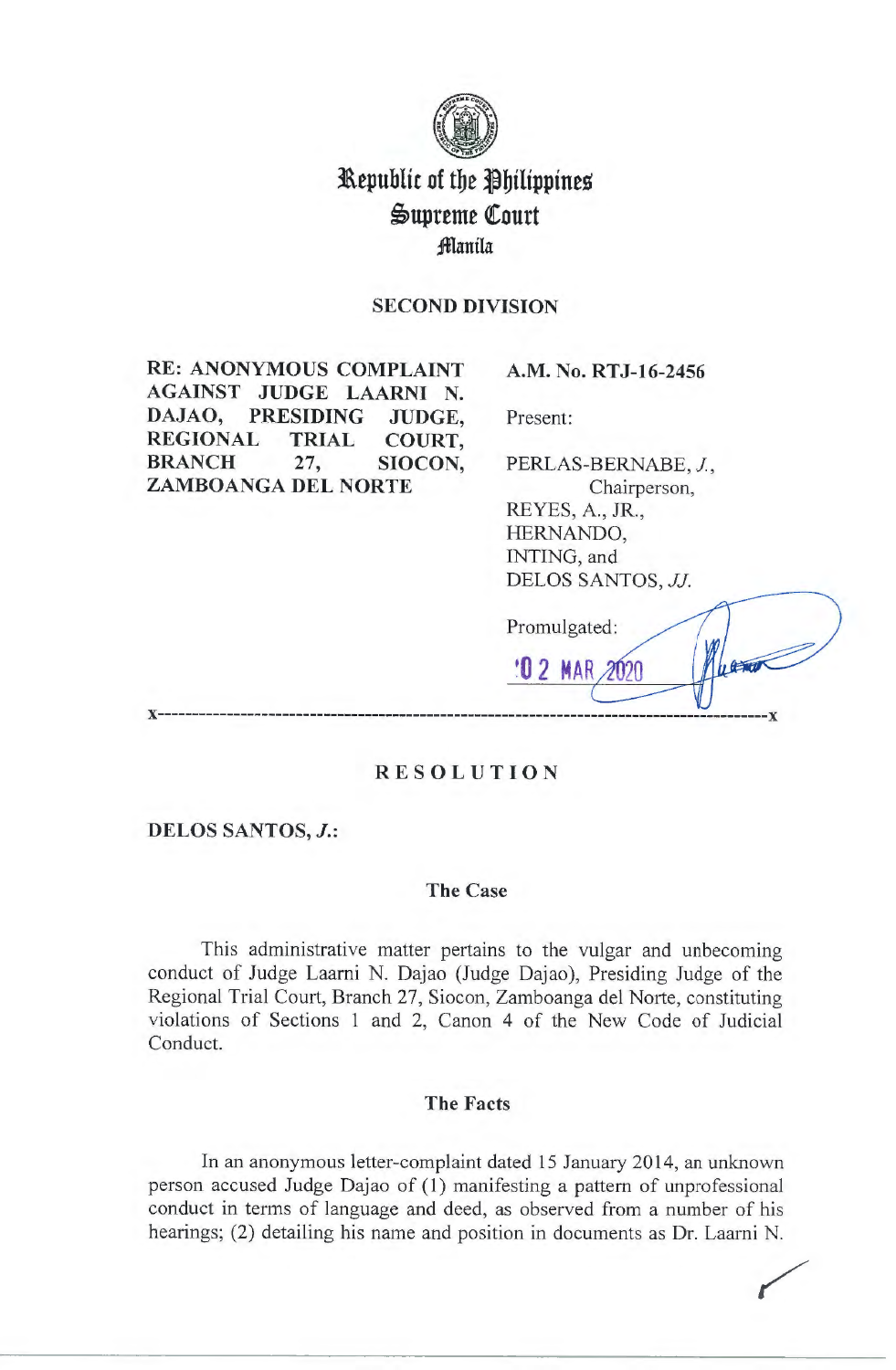Dajao, Ph.D (CL-HC); and (3) making malicious and degrading statements in his Order dated 27 November 2013 in Criminal Case Nos. 2013-08-05 (1049), 2013-08-06 (1050) and 2013-08-07 (1051) for illegal possession of fireanns and ammunitions, entitled *"People of the Philippines v. Julman Asim."* 

The letter-complaint expressed that in the Order dated 27 November 2013, Judge Dajao used words which were malicious, degrading, and disgraceful to the image of the court and the legal profession. In the said Order, the anonymous observer posited that Judge Dajao mentioned "big dick/penis, homophobic *baklita*, idiot, ugok, psychopath" and imputed a "sexual relationship with a man who is the accused in his sala, etc." The letter-complaint also cited that Judge Dajao placed "Dr." and "Ph.D." beside his name, a questionable act since judges are enjoined to foster humility in their profession. Thus, the complaint prayed that Judge Dajao be reprimanded and disciplined for unprofessional conduct.

In his Comment dated 6 May 2014, Judge Dajao stated that the sole purpose of the complaint was to malign him. He declared that the criminal cases which were the subject of his 27 November 2013 Order were all dismissed without prejudice. As such, Judge Dajao expressed that he could not answer the complaint. Also, Judge Dajao mentioned that he already accepted the apology of the PDEA Regional Director in behalf of the PDEA operatives included in the said Order. Thus, Judge Dajao prayed that the complaint not be acted upon.

# **The Office of the Court Administrator's Report and Recommendation**

In its Report dated 26 January 2016, the Office of the Court Administrator (OCA) found Judge Dajao to be administratively liable for vulgar and unbecoming conduct. The OCA stated that the 27 November 2013 Order of Judge Dajao granted the Omnibus Motion to Quash submitted by the defense. In the same Order, Judge Dajao asserted that a defendant should not be harassed with various prosecutions based upon the same act by splitting the same into various charges, all emanating from the same law violated, when the prosecution could easily embody them in a single information. The OCA observed that Judge Dajao used intemperate language in the said Order and frowned upon Judge Dajao's act of adding "Dr." and "Ph.D." to his name giving the impression that he is egotistical and wants to be recognized by litigants as having excelled in other fields.

The OCA made this recommendation:

(1) the instant administrative complaint be RE-DOCKETED as a regular administrative matter against Judge Laarni N. Dajao, Presiding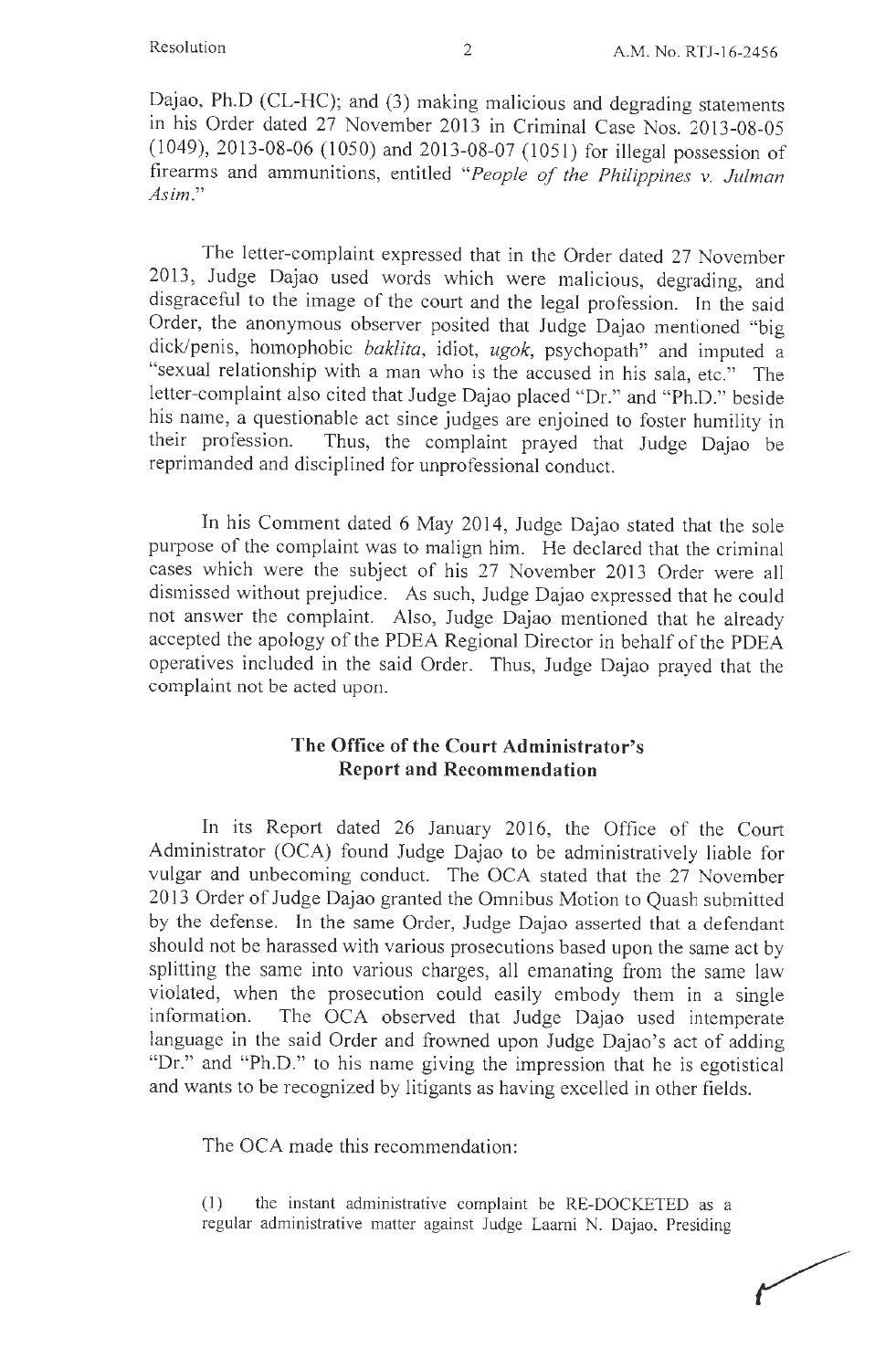Judge, Branch 27, Regional Trial Court, Siocon, Zamboanga de! Norte; and

(2) respondent Judge Dajao be found LIABLE for vulgar and unbecoming conduct and be FINED in the amount of Five Thousand Pesos (Php 5,000.00), with a STERN WARNING that a repetition of a similar offense shall be dealt with more severely.

## **The Court's Ruling**

We adopt the findings and recommendation of the OCA.

In the Order dated 27 November 2013, which is the subject matter of this administrative case, issued by Judge Dajao pertaining to three criminal cases for illegal possession of firearms and ammunitions, the pertinent portions provide:

#### WHEREAS:

1. On November 14, 2013, the defense submitted their Motion to Quash dated September 9, 2013,  $x \times x$ .

**xxxx** 

3. Meanwhile, accused Julman Asim executed a Counter-affidavit dated November 11 , 2013, herewith reproduced in *toto, viz:* 

**xxxx** 

16. While I was blindfolded, the PDEA agent investigated me by asking if I know Judge Dajao and if I have a relationship with Judge Dajao. After denying their insinuation, they continued asking questions if I am [a] lover of Judge Dajao. They even commented that maybe I have a big dick (penis) and forced me to admit that I have an intimate relationship with Judge Dajao;

**xxxx** 

After a careful evaluation, this court finds for the defense.

**xxxx** 

WHEREFORE, premises considered:

- 1. All the aforementioned cases *vis:* 
	- 1. I Criminal Case no. 2013-08-05 (1049)
	- 1.2 Criminal Case no. 2013-08-06 ( 1050)
	- 1.3-Criminal Case no. 2013-08-07 (1051 )

are: Dismissed, without prejudice. x x x.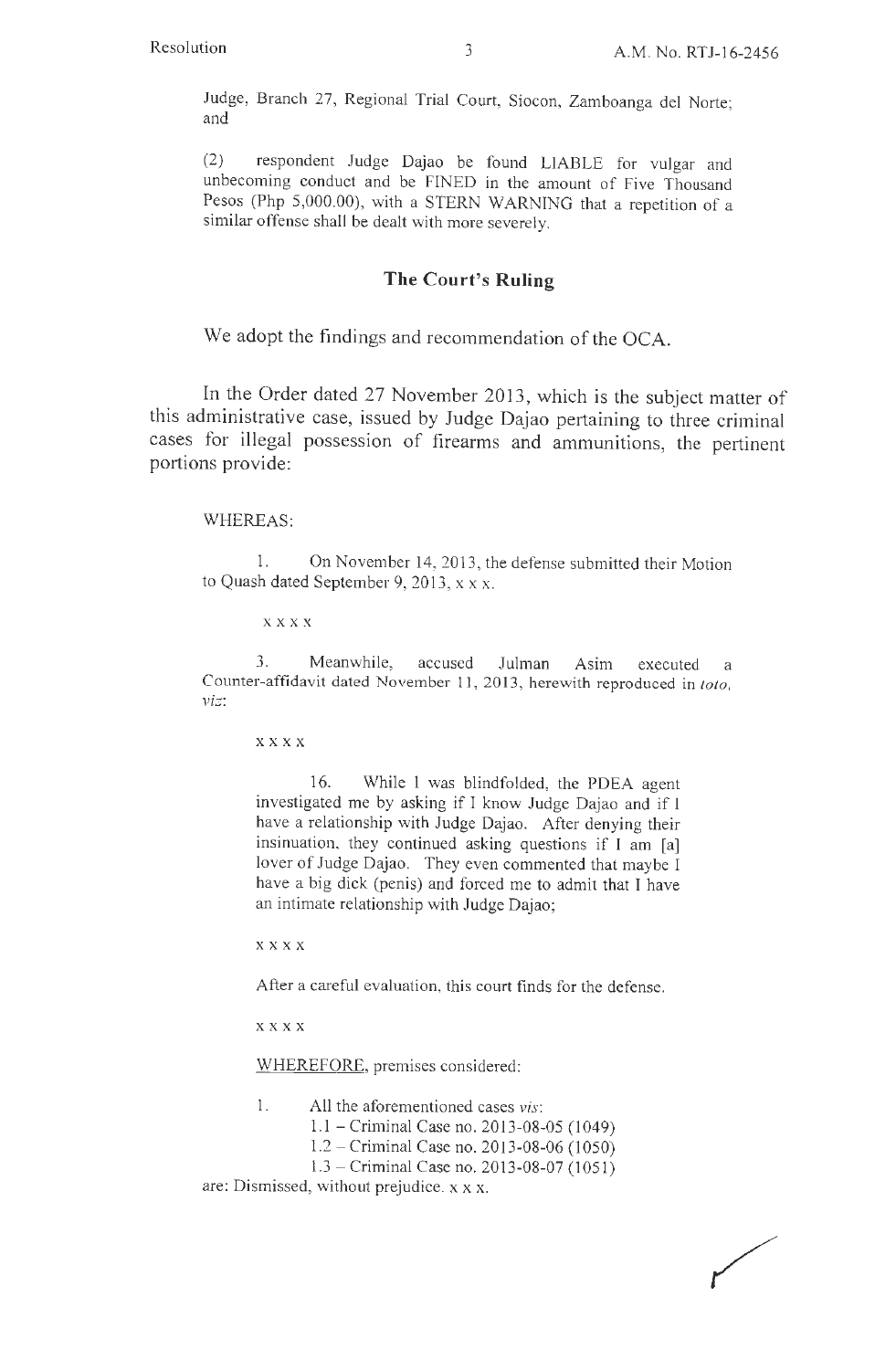2. The prosecutor is directed to file relevant and ordinate information, taking into consideration all the objects listed in the Omnibus Motion to Quash  $x \times x$ .

3. The PDEA operatives, by agent II Jury Rocamora - the team leader - pursuant to the principle of the chain of command, is strictly ordered to:

**xxxx** 

3 .4 Refrain from thundering pre-emptive, assaultive, incursive and sub[-]judice; even threatening comments/remarks upfront the face of the court and its judge, touching on the merits of their cases docketed in this court. Wait till the issues raised are properly and completely passed upon by this court. Any doubts or questions must be referred to the handling prosecutor. PDEA Agent II Rocamora, **notwithstanding his delusion of being a special law enforcement officer,** must understand and acknowledge that he has no standing in court, except as a witness for the prosecution.

4. Assistant Regional Prosecutor Dennis F. Araojo, to remember:

**xxxx** 

4.2 **By fiction of law, his vital witness-Agent** II Jury **Rocamora, is an idiot.** Prosecutor Araojo must and should prevail over him in the management and prosecution of PDEA-handled cases. **Idiot notwithstanding, Agent** II **Rocamora is a brilliant, highly evolved psychopath** who is very familiar with military high-end psy-ops such as preemptions and deflection **(See notes, as an illustrative example of deflection. Be cautious in your analysis. Since it is an esoteric perspective, it has to be spiritually discerned). With sophisticated weaponry and tranced trained-to-obey men at his disposal, if left to his own devices, Agent** II **Rocamora is a very high security risk, even to the PDEA itself.** 

**xxxx** 

5. Accused Julsam Asim, being a detention prisoner, is ordered released from the custody of the Bureau of Jail Management and Penology (BJMP), unless being held for some other lawful cause.

Notes:

**xxxx** 

2. If we follow the articulation of the Counter-Affidavit of accused Asim, x x x **Agent** II **Rocamora has [a] strange way of unveiling his hidden desires to:** 

/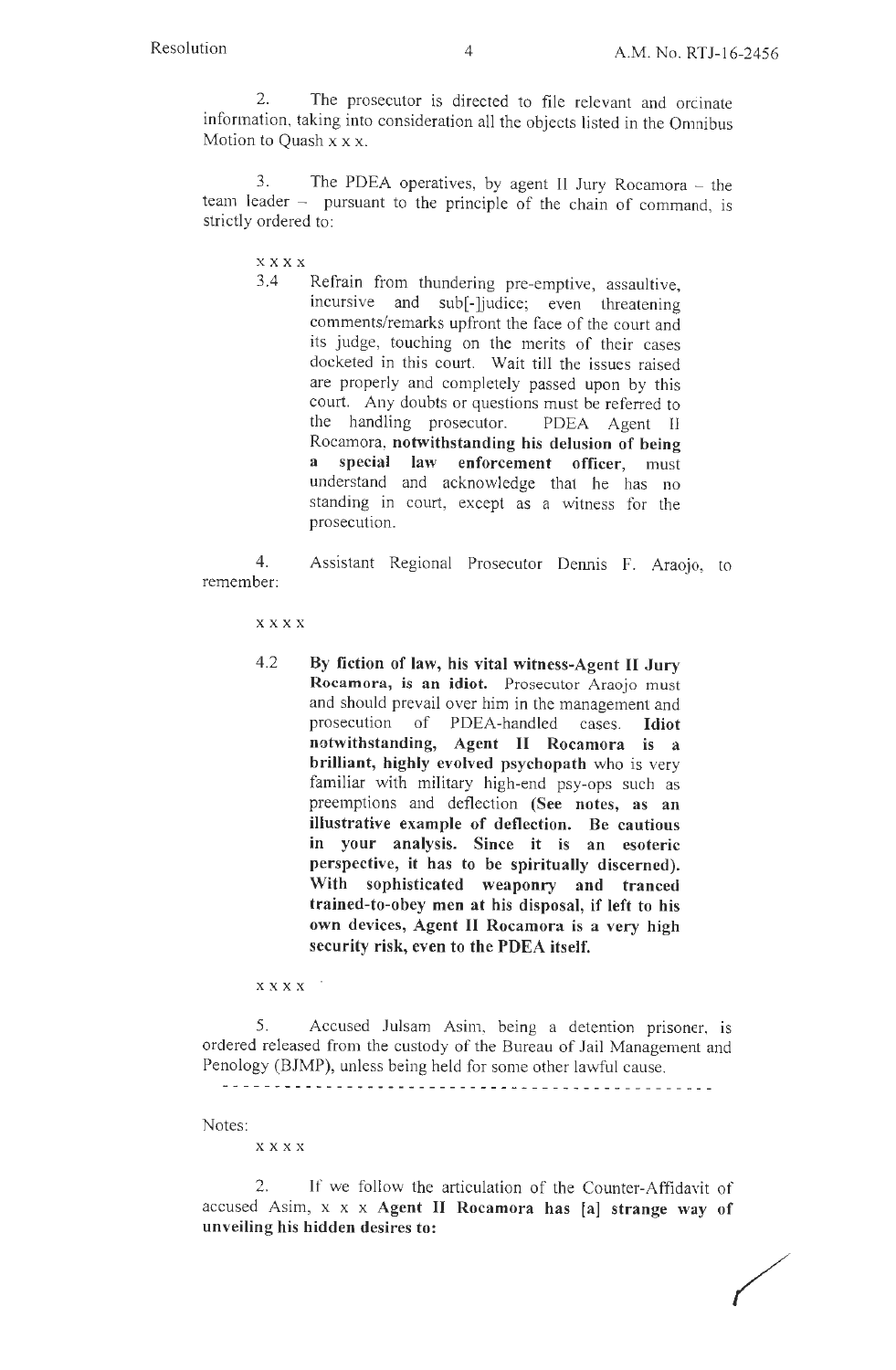**xxxx** 

**6.1 know and have a relationship with Julman Asim aka Baolo;** 

**6.2 be loved by Baolo and be his lover in return;** 

**6.3 do a big dick (penis) with and force Baolo to have an intimate relationship with him; and** 

**6.4 have a sexual relationship with Baolo.** 

Unlike the literal imputations against Judge Dajao, the positioning of Agent II Rocamora is literary. However, as it were, Agent II Rocamora's courting of Baolo is quite literal-wanton cruelties x x x. **Cruelties without compunction is basic attribute of a pyschopath (sadistic). No amount of deflecting can hide PDEA Agent** II **Rocamora's true self: a Homophobic Baklita.** 

SO ORDERED.

GIVEN IN CHAMBERS this  $27<sup>th</sup>$  day of November, 2013 at Siocon, Zamboanga de! Norte, Philippines.

#### **DR. LAARNI N. DAJAO Ph. D (CL-HC)**  Presiding Judge

(Emphasis supplied)

Sections 1 and 2 of Canon 4 of the New Code of Judicial Conduct' which covers propriety state:

Propriety and the appearance of propriety are essential to the performance of all the activities of a judge.

SECTION 1. Judges shall avoid impropriety and the appearance of impropriety in all of their activities.

SECTION 2. As a subject of constant public scrutiny, judges must accept personal restrictions that might be viewed as burdensome by the ordinary citizen and should do so freely and willingly. In particular, judges shall conduct themselves in a way that is consistent with the dignity of the judicial office.

Moreover, a judge should possess the virtue of *gravitas.* He should be learned in the law, dignified in demeanor, refined in speech and virtuous in character. Besides having the requisite learning in the law, he must exhibit that hallmark judicial temperament of utmost sobriety and self-restraint. In this connection, he should be considerate, courteous and civil to all persons who come to his court. A judge who is inconsiderate, discourteous or uncivil to lawyers, litigants or witnesses who appear in his sala commits an impropriety.<sup>2</sup>

 $1$  A.M. No. 03-05-01-SC which took effect on 1 June 2004.

*De La Cruz v. Carretas,* 559 Phil. 5, 15 (2007).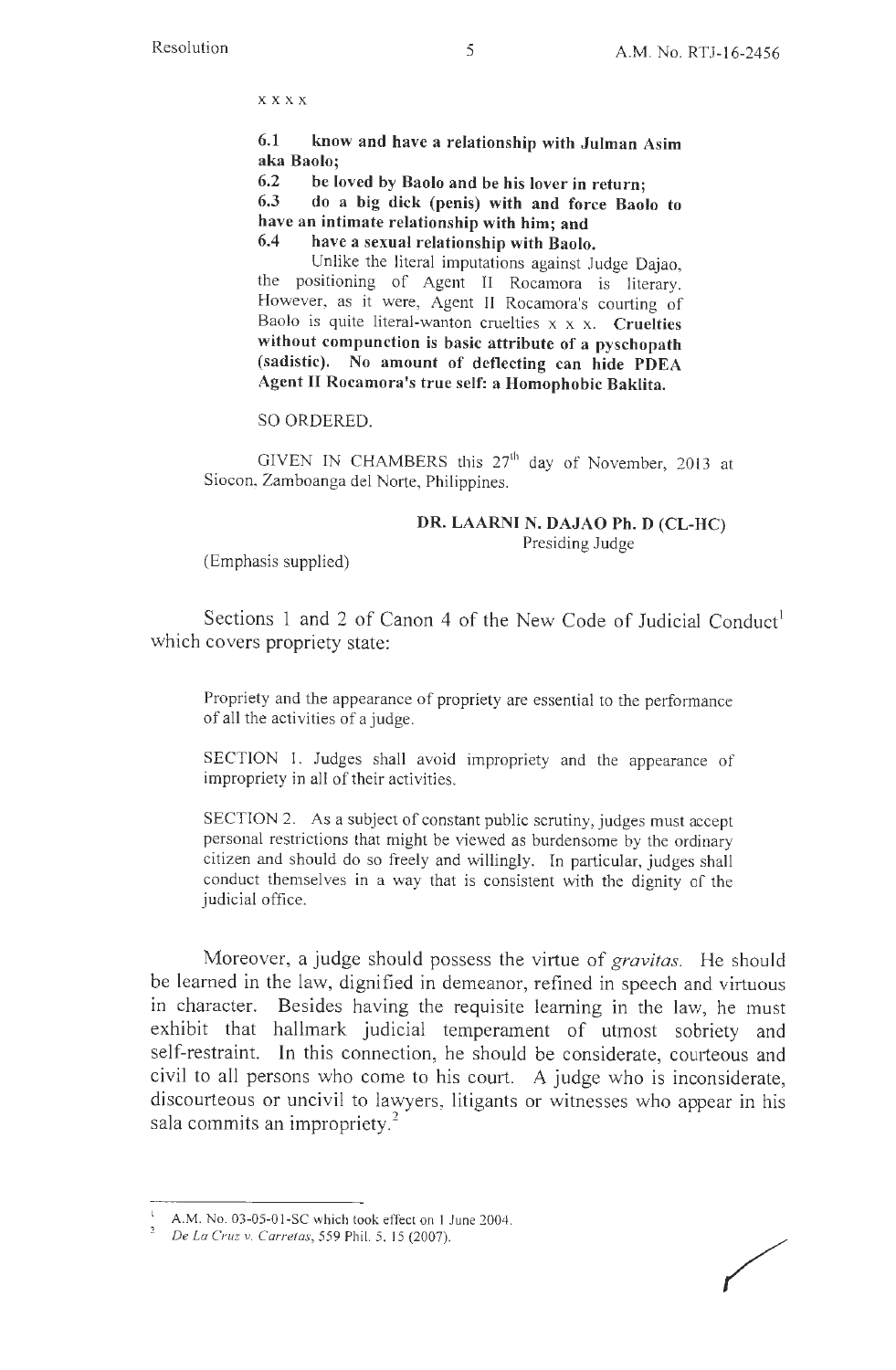In the present case, insulting and insensitive language used by Judge Dajao in the Order he issued such as "idiot", "psychopath", "big dick (penis)", "sadistic", and "homophobic baklita" is a language not befitting a judge. It must be emphasized that judges are enjoined to always be temperate, patient and courteous both in conduct and language. Here, Judge Dajao's unguarded written words, as well as insinuations of a sexual relationship between the parties involved in the case he was hearing, fell short of the standards expected of a magistrate of the law and constituted vulgar and unbecoming conduct that eroded public confidence in the judiciary.

In *Spouses Jacinto v. Judge Vallarta*,<sup>3</sup> we held that from the standpoint of conduct and demeanor expected of members of the bench, a resort to intemperate language only detracts from the respect due them and becomes self-destructive. The judicial office circumscribes the personal conduct of a magistrate and imposes a number of restrictions. This is a price that judges have to pay for accepting and occupying their exalted positions in the administration of justice. Irresponsible or improper conduct on their part erodes public confidence in the judiciary. Thus, it is their duty to avoid any impression of impropriety in order to protect the image and integrity of the judiciary.

Also, we agree with the OCA in declaring that "the act of Judge Dajao in adding "Dr." and "Ph.D" to his name in the subject order gives the impression that he is egotistical, and wants to be recognized by the litigants that other than being a magistrate, the inclusion of a title in the order, other than his official designation as a judge, was unwarranted."

Canon 2, Rule 2.02 of the Code of Judicial Conduct provides that "a judge should not seek publicity for personal vainglory." Used in its ordinary meaning, vainglory refers to an individual's excessive or ostentatious pride, especially in one's achievements. Canon 1 on Integrity and Canon 2 on Propriety of the Code of Judicial Conduct proscribes judges from engaging in self-promotion and indulging their vanity and pride.<sup>4</sup>

Here, the inclusion of the titles "Dr." and "Ph.D" by Judge Dajao in the questioned Order is a clear example of self-promotion and vanity and disseminates unnecessary publicity. In *Office of the Court of Administrator*  v.  $Floro, Jr.,<sup>5</sup>$  we held that judges are held to a higher standard and must act within the confines of the code they observe. Judges should not use the courtroom as platform for announcing their qualifications especially to an audience of lawyers and litigants who very well might interpret such publicity as a sign of insecurity. Verily, the public looks upon judges as the bastion of justice  $-$  confident, competent and true. And to discover that

<sup>493</sup> Phil. 255, 265 (2005).

See *Uy v. Javellana*, 694 Phil. 159, 186 (2012).

<sup>&</sup>lt;sup>5</sup> See 520 Phil. 591, 617-618 (2006).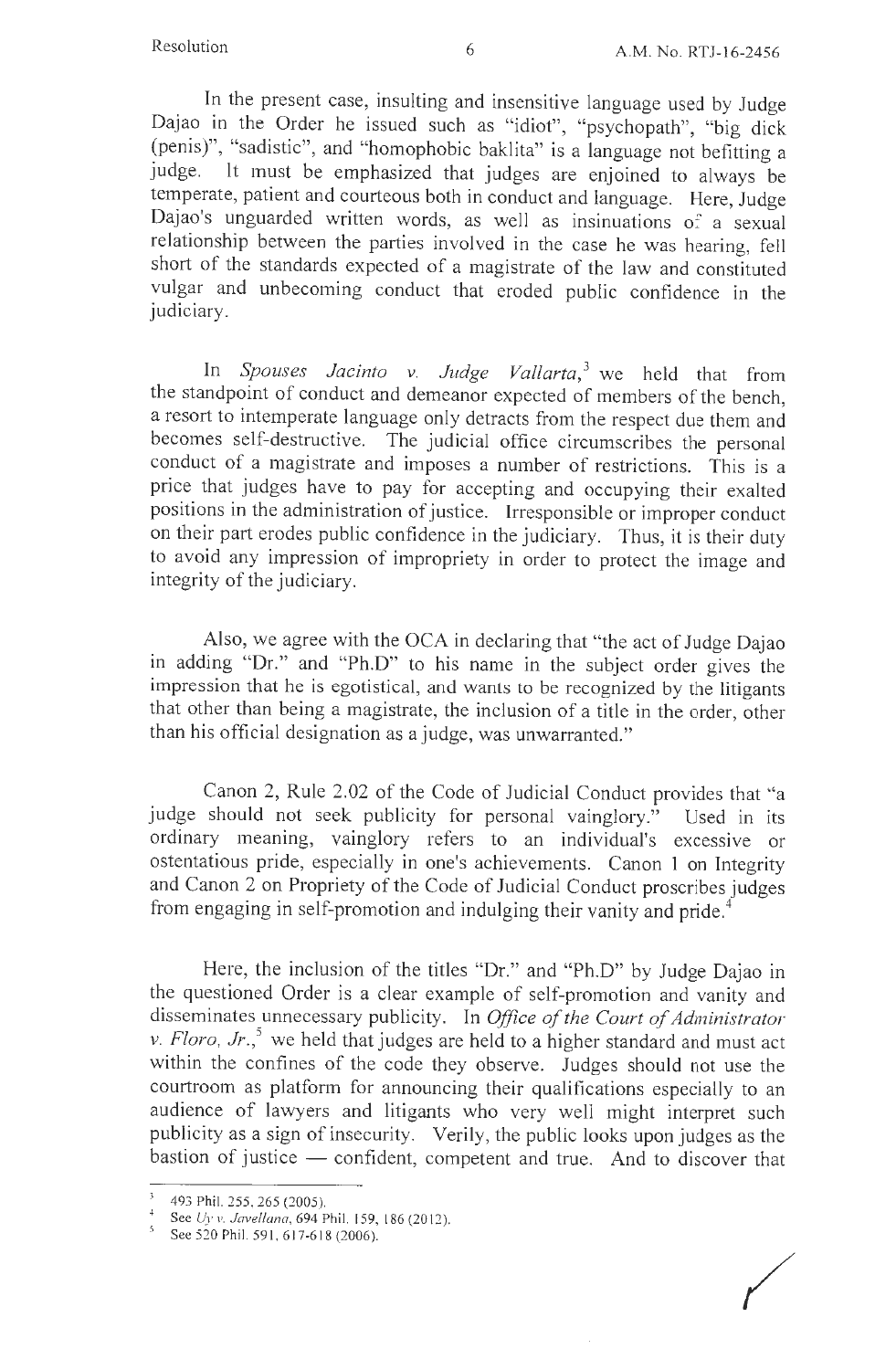this is not so, as the judge appears so unsure of his capabilities that he has to court the litigants and their lawyers' approval, definitely erodes public confidence in the judiciary.

Further, it should be borne in mind that it is the express mandate of the Canons of Judicial Ethics that "justice should not be bounded by the individual idiosyncrasies of those who administer it. A judge should adopt the usual and expected method of doing justice, and not seek to be extreme or peculiar in his judgment, or spectacular or sensational in the conduct of his court."<sup>6</sup>

Section 10 (1), Rule 140 of the Revised Rules of Court classifies vulgar and unbecoming conduct as a light charge, for which a fine<sup>7</sup> of not less than One Thousand Pesos  $(41,000.00)$  but not exceeding Ten Thousand Pesos ( $\text{\textsterling}10,000.00$ ) may be imposed. We adopt the recommendation of the OCA that Judge Dajao be fined in the amount of Five Thousand Pesos  $(F5,000.00)$ , with a severe warning that a repetition of the same or similar acts in the future shall be dealt with more severely.

**WHEREFORE,** we find respondent Judge Laarni N. Dajao, Presiding Judge of the Regional Trial Court, Branch 27, Siocon, Zamboanga de! Norte, **GUILTY of VULGAR and UNBECOMING CONDUCT** and impose on him a **FINE** in the amount of Five Thousand Pesos (PS,000.00), with a severe warning that a repetition of the same or similar acts in the future shall be dealt with more severely.

### **SO ORDERED.**

**EDGARDO L. DELOS SANTOS** Associate Justice

<sup>6</sup>See *In the Maller of the Alleged Improper Conduct of Sandiganbayan Associate Justice Anacleto D.*  Badoy, Jr., Taking an Ambulance but Proceeding to the GMA TV Station for an Interview Instead of *Proceeding Forthwith to the Hospital,* 443 Phil. 296,3 12 (2003).

Section  $11(C)(1)$ , Rule 140 of the Revised Rules of Court.